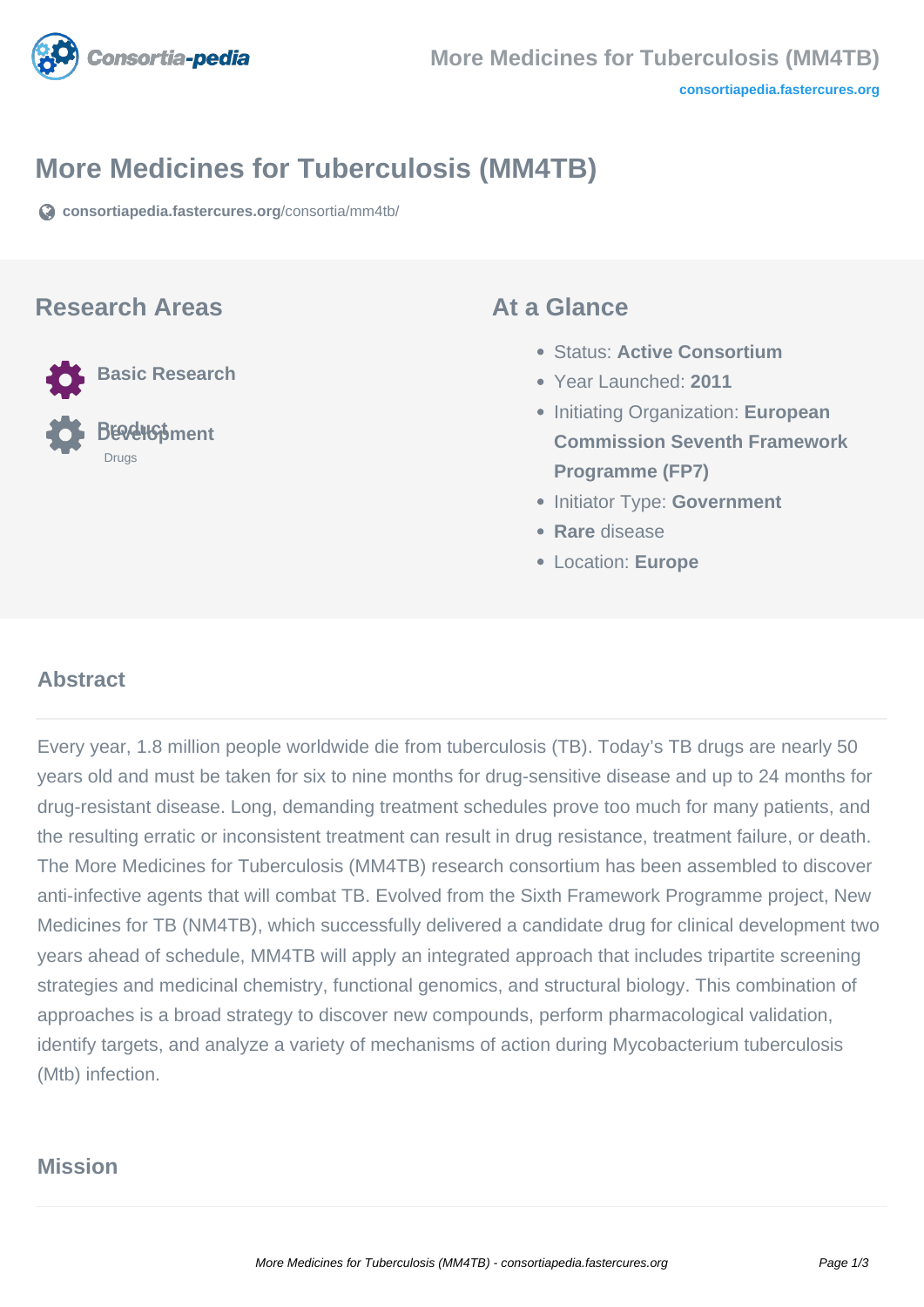

An integrated approach will be implemented by a multidisciplinary team that combines some of Europe's leading academic TB researchers with two major pharmaceutical companies and four small to medium-sized enterprises (SMEs), all strongly committed to the discovery of anti-infective agents. MM4TB will use a tripartite screening strategy to discover new hits in libraries of natural products and synthetic compounds, while concentrating on both classical and innovative targets that have been pharmacologically validated. Whole cell screens will be conducted against Mtb using in vitro and ex vivo models for active growth, latency, and intracellular infection. Hits that are positive in two or more of these models will then be used for target identification using functional genomics technologies including whole genome sequencing and genetic complementation of resistant mutants, yeast three hybrid, click chemistry, and proteomics. Targets thus selected will enter assay development, structure determination, fragment-based and rational drug design programs; functionally related targets will be found using metabolic pathway reconstruction. Innovative techniques, based on microfluidics and array platforms, will be used for hit ranking, determining rates of cidality, and confirming mechanism of action. Medicinal chemistry will convert leads to molecules with drug-like properties for evaluation of efficacy in different animal models and late preclinical testing.

 MM4TB will employ novel whole cell and phenotypic approaches for Mtb in conjunction with a prioritized list of validated targets, seeking to generate novel drug leads. A major objective of this initiative is to validate at least five new drug targets pharmacologically and discover at least one family of candidate drugs (CDs). These CDs can be transferred to biotechnology companies or pharmaceutical partners for further development. The involvement of two leading pharmaceutical companies in MM4TB is a major asset; in its previous form as NM4TB, the consortium successfully discovered the benzothiazinone (BTZ) series, which is now in the late stage of preclinical development.

# **Financing**

MMTB is funded through the European Union's Seventh Framework Programme.

# **Links/Social Media Feed**

Homepage <http://www.mm4tb.org/>